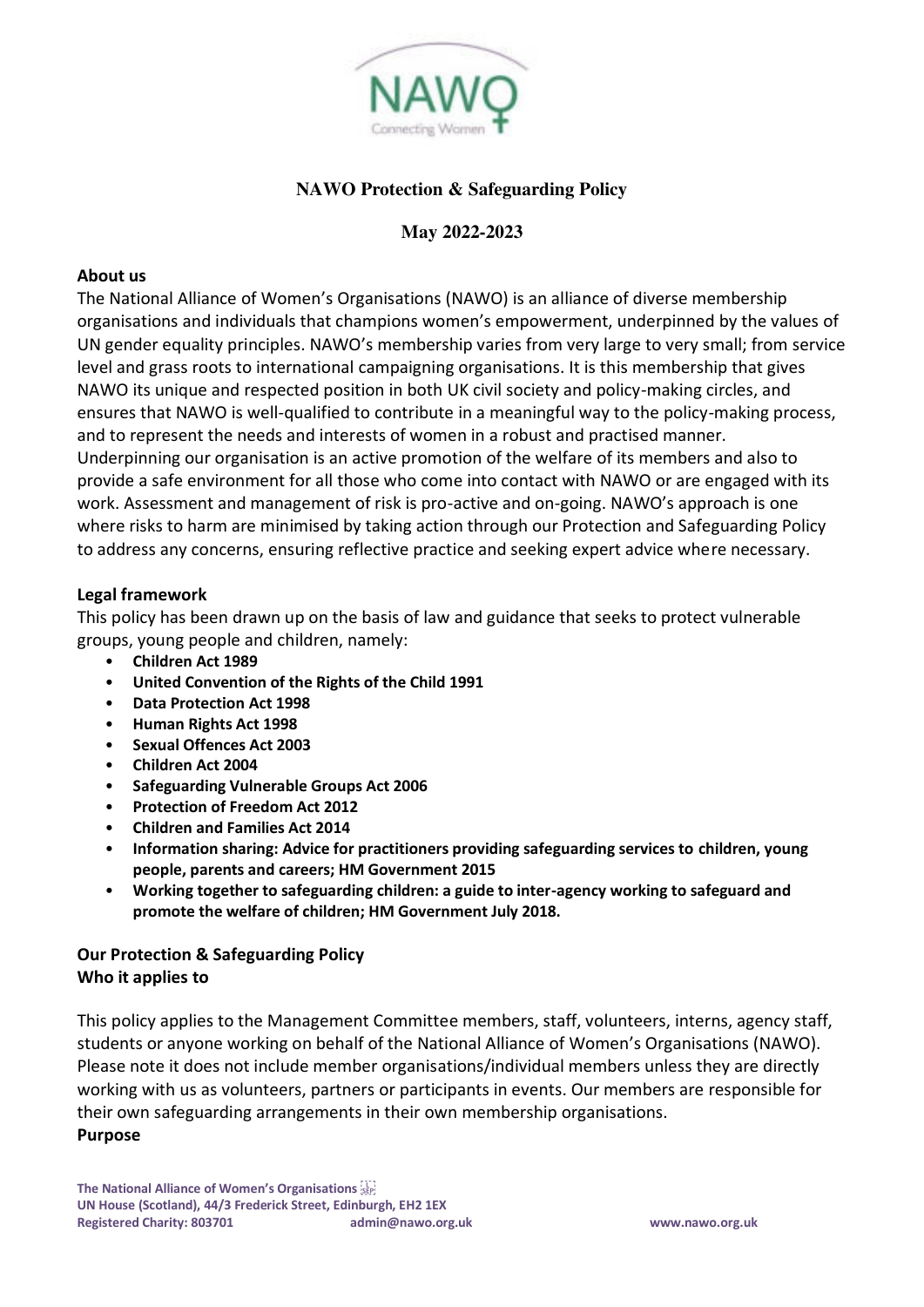

Our policy sets out the key principles that NAWO uses to comply with their safeguarding of vulnerable adults, young people and children at risk of harm or abuse. NAWO has appointed a Senior-Lead for Protection and Safeguarding to ensure the effective implementation of the policy.

Practically this means:

- **Safe recruitment: DBS checks, application and reference forms**
- **Risk assessments where appropriate (buildings, activities etc)**
- **Managing and monitoring those who pose risk**
- **Adequate insurance cover**
- **Procedures for handling complaints are in place**
- **Communication: information sharing and record keeping**
- **(see NAWO's Privacy Policy)**
- **Observation of confidentiality boundaries and consent**
- **Training and safeguarding education**
- **Annual Protection & Safeguarding review: review of policies and procedures**

This policy should be read alongside our policies and procedure on:

- NAWO 's Internship Agreement
- (see NAWO's Intern Agreement)

## **Definition of people at risk**

Safeguarding means protecting a person's right to live in safety, free from abuse and neglect. Extra care must be taken to protect those who are least able to protect themselves. Vulnerable adults, young people and children can be at particular risk of abuse or neglect. A child is a person aged under 18 years; young people aged 16 or 17 who are living independently are still defined as 'children'. A vulnerable adult is someone who may be in need of care because of a physical, learning or other disability, or because of their age or an illness. This definition also applies to an adult who is unable to take care of him or herself properly, or who is unable to protect him or herself from significant harm or exploitation. Some groups of people are particularly vulnerable to harm and exploitation, and it is important that their needs are carefully considered, for example those with disabilities. NAWO has a safeguarding and protection responsibility to all vulnerable adults, children and young people who come into contact with (NAWO is not a service provider). NAWO is also required to provide volunteers with a Code of Conduct that guides our approach to safeguarding and protection of vulnerable adults, young people and children who come into contact with NAWO and its work. (*see NAWO's Volunteer Code of Conduct*).

## **At NAWO we recognise that:**

- our Protection & Safeguarding policy applies to all vulnerable adults, young people and children who come into contact with NAWO
- some vulnerable adults, children and young people are additionally vulnerable because of the impact previous experiences, their level of dependency, communication needs or other issues
- working in partnership with vulnerable adults, children, young people, their parents, carers and other agencies (eg schools or colleges) is essential in promoting their welfare.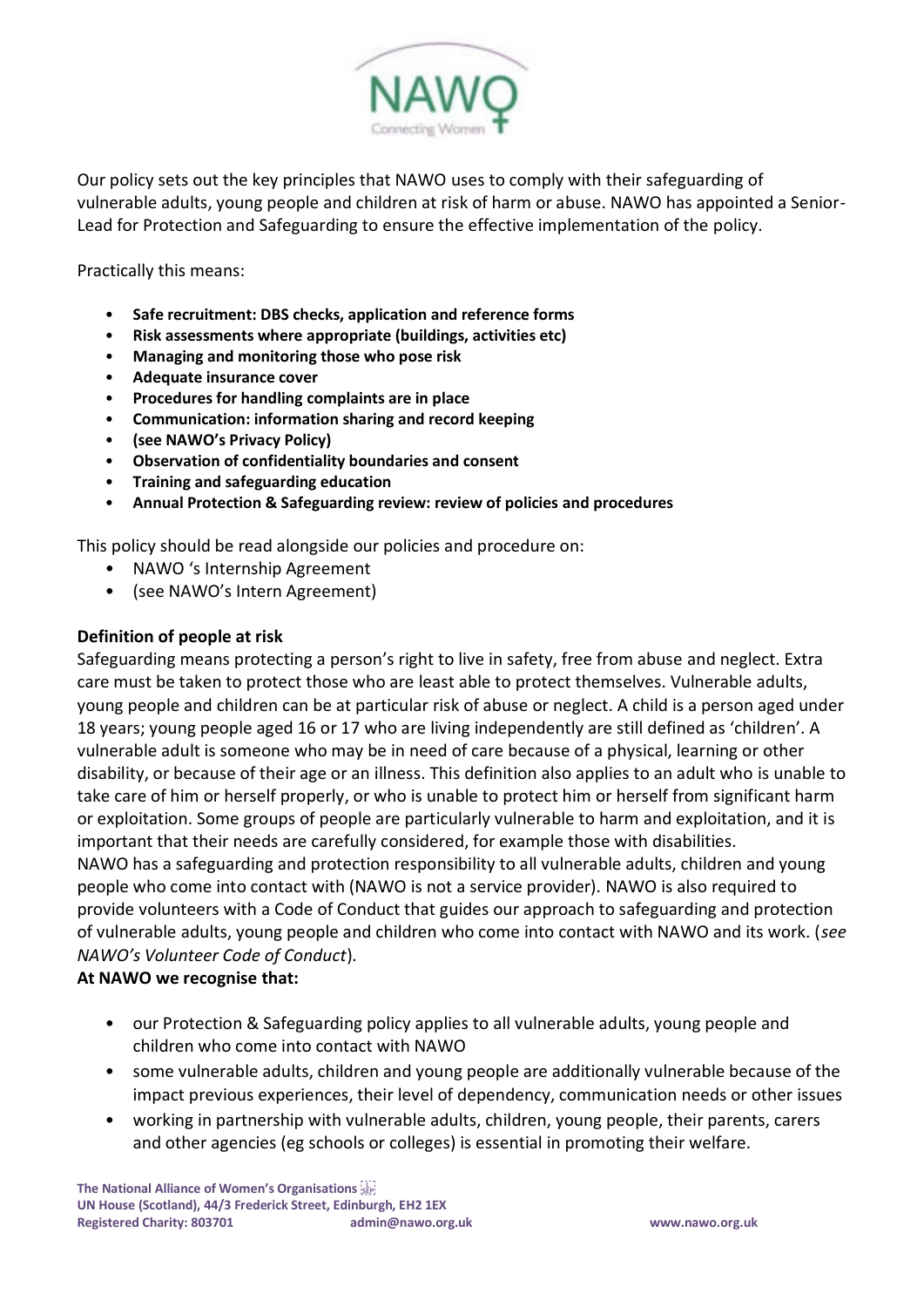

### **Our Responsibilities:**

- We will seek to keep vulnerable adults, young people and children safe by: valuing them, listening to and respecting them
- appointing a Designated Safeguarding Officer (DSO) (and a deputy where required) for vulnerable adults, young people and children
- adopting Protection & Safeguarding practices through procedures and a Code of Conduct for volunteers
- using our Protection & Safeguarding procedures to share concerns and relevant information with agencies who need to know using guidelines from NAWO's Privacy Policy
- incorporating a Protection & Safeguarding Standing Agenda Item for any NAWO Management Committee meetings
- being aware of any emerging risks
- ensuring periodic reviews
- ensuring all new Management Committee members receive a basic training and Senior-Lead receives appropriate updating/training
- keeping codes/practices under review so that improvement can be implemented where needed

## **Responding to safeguarding concerns: Recognise – respond – report!**

All those coming into contact with NAWO and its work will be briefed on the Protection & Safeguarding policy and their responsibilities, including reporting safeguarding concerns, responding to disclosures or allegations and taking action as part of the induction arrangements. Our Protection & Safeguarding Policy actively encourages our people engaged with NAWO and its work to feel they can speak up and work with the designated senior safeguarding- lead to understand:

- They are being listened to and supported
- that information is only shared with people who need and have the right to know according to guidance in NAWO's Privacy Policy
- their consent to share the information will be requested if they refuse and there is concern that they or someone else is at risk of harm, the information then must be shared with the person responsible for safeguarding at NAWO or a member of the Management Committee
- the designated safeguarding lead in discussion with NAWO Managing Committee will then decide what the next steps are a clear written statement of what you have been told, seen, or heard may need to be made
- that when you think something is wrong tell the designated Safeguarding Lead

### **Reporting safeguarding concerns**

NAWO is a registered charity and any report should make use of the NCVO template depending on whether it's a child or adult at risk or what the concern is.

An internal incident report may eventually lead to a report to the Charity Commission or other organisations.

**The National Alliance of Women's Organisations UN House (Scotland), 44/3 Frederick Street, Edinburgh, EH2 1EX Registered Charity: 803701 [admin@nawo.org.uk](mailto:admin@nawo.org.uk) www.nawo.org.uk**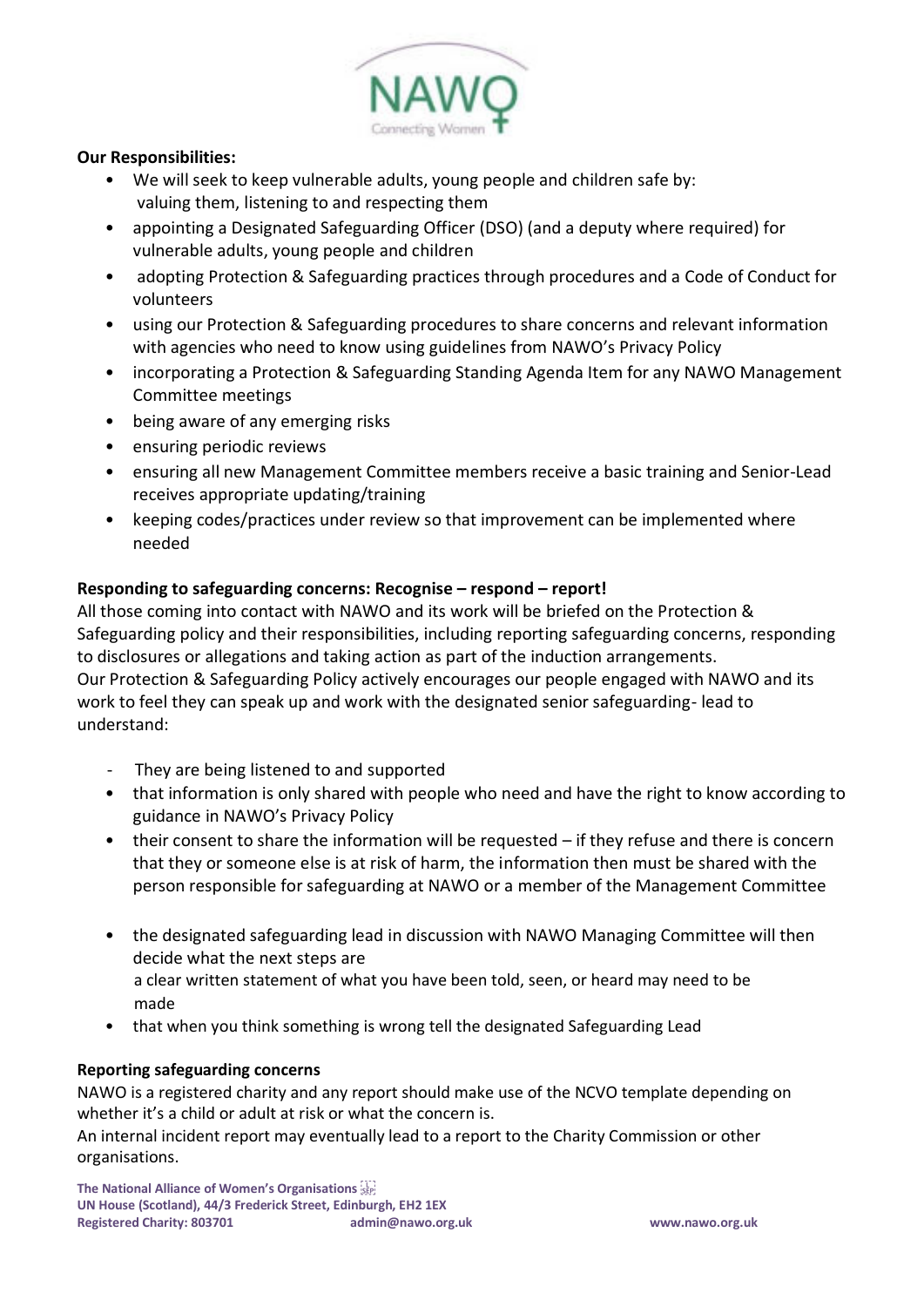

If you have personally suffered an incident or witnessed one please use the NVCO template.

#### **Monitoring and Review**

The NAWO Managing Committee will monitor compliance with this policy. The Senior Lead on Protection & Safeguarding is responsible for the regular monitoring, revision and updating of this policy including any implications for equality and diversity.

#### **Contact details**

Senior-Lead Safeguarding & Protection – NAWO Management Committee Alice Fookes alicefookes@hotmail.com 07771877719 **CEOP** www.ceop.police.uk NSPCC Helpline 0808-800-5000

This policy was created on 15 November 2017. We are committed to reviewing our policy **annually.** 

This policy was reviewed in March 2021 It was last reviewed on 20 May 2022

Pat Black Chair National Alliance of Women's Organisations (NAWO) UK

### **APPENDICES – USEFUL WEBSITES**

GOV UK website https://www.gov.uk/guidance/safeguarding-duties-for-charity-trustees **NHS** https://www.england.nhs.uk/wp-content/uploads/2019/09/safeguarding-policy.pdf NCVO https://knowhow.ncvo.org.uk/safeguarding/steps-to-a-safer-organisation/policies-andprocedures#section-0 Code of Conduct small charities https://www.smallcharities.org.uk/codes-of-conduct Other related NAWO documents NAWO Code of Conduct NAWO Intern Agreement NAWO Privacy Policy Reporting a Protection/Safeguarding incident template: https://mcf.org.uk/wp-content/uploads/2016/11/Safeguarding-Form.pdf